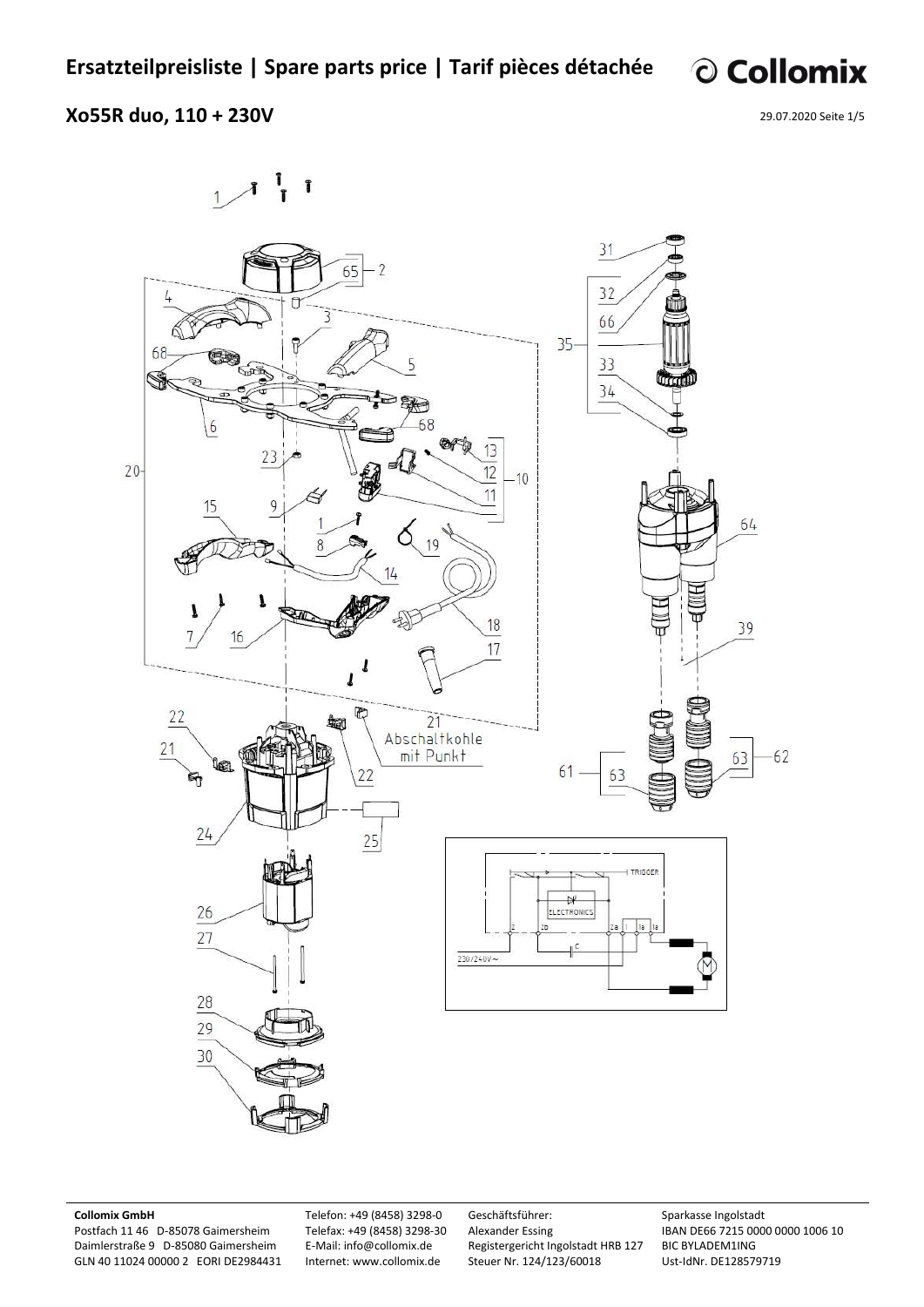© Collomix

### **Xo55R duo, 110 + 230V**

29.07.2020 Seite 2/5



#### **Collomix GmbH**

Postfach 11 46 D-85078 Gaimersheim Daimlerstraße 9 D-85080 Gaimersheim GLN 40 11024 00000 2 EORI DE2984431 Telefon: +49 (8458) 3298-0 Telefax: +49 (8458) 3298-30 E-Mail: info@collomix.de Internet: www.collomix.de

Geschäftsführer: Alexander Essing Registergericht Ingolstadt HRB 127 Steuer Nr. 124/123/60018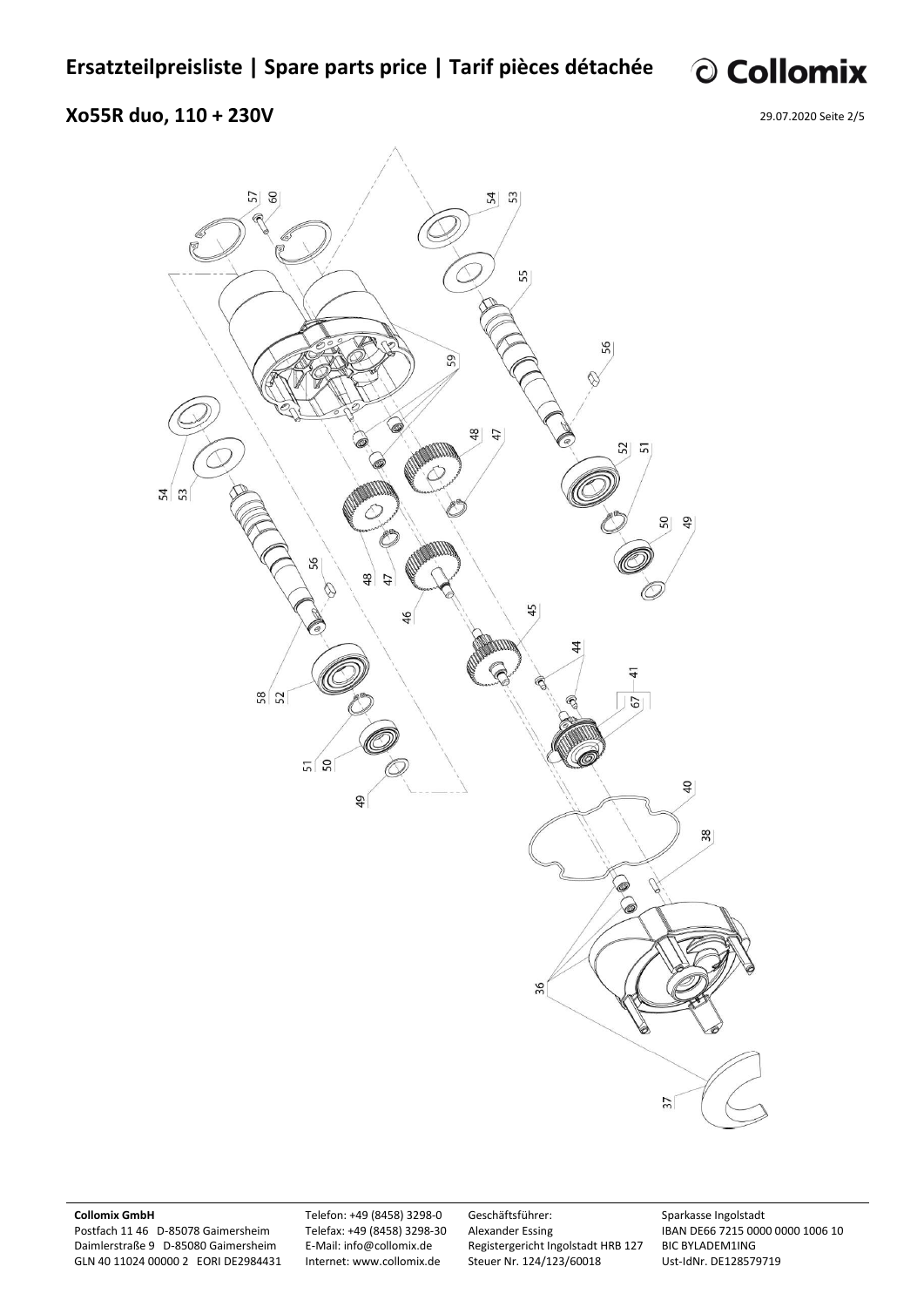# © Collomix

# **Xo55R duo, 110 + 230V**

29.07.2020 Seite 3/5



**Collomix GmbH** 

Postfach 11 46 D-85078 Gaimersheim Daimlerstraße 9 D-85080 Gaimersheim GLN 40 11024 00000 2 EORI DE2984431 Telefon: +49 (8458) 3298-0 Telefax: +49 (8458) 3298-30 E-Mail: info@collomix.de Internet: www.collomix.de

Geschäftsführer: Alexander Essing Registergericht Ingolstadt HRB 127 Steuer Nr. 124/123/60018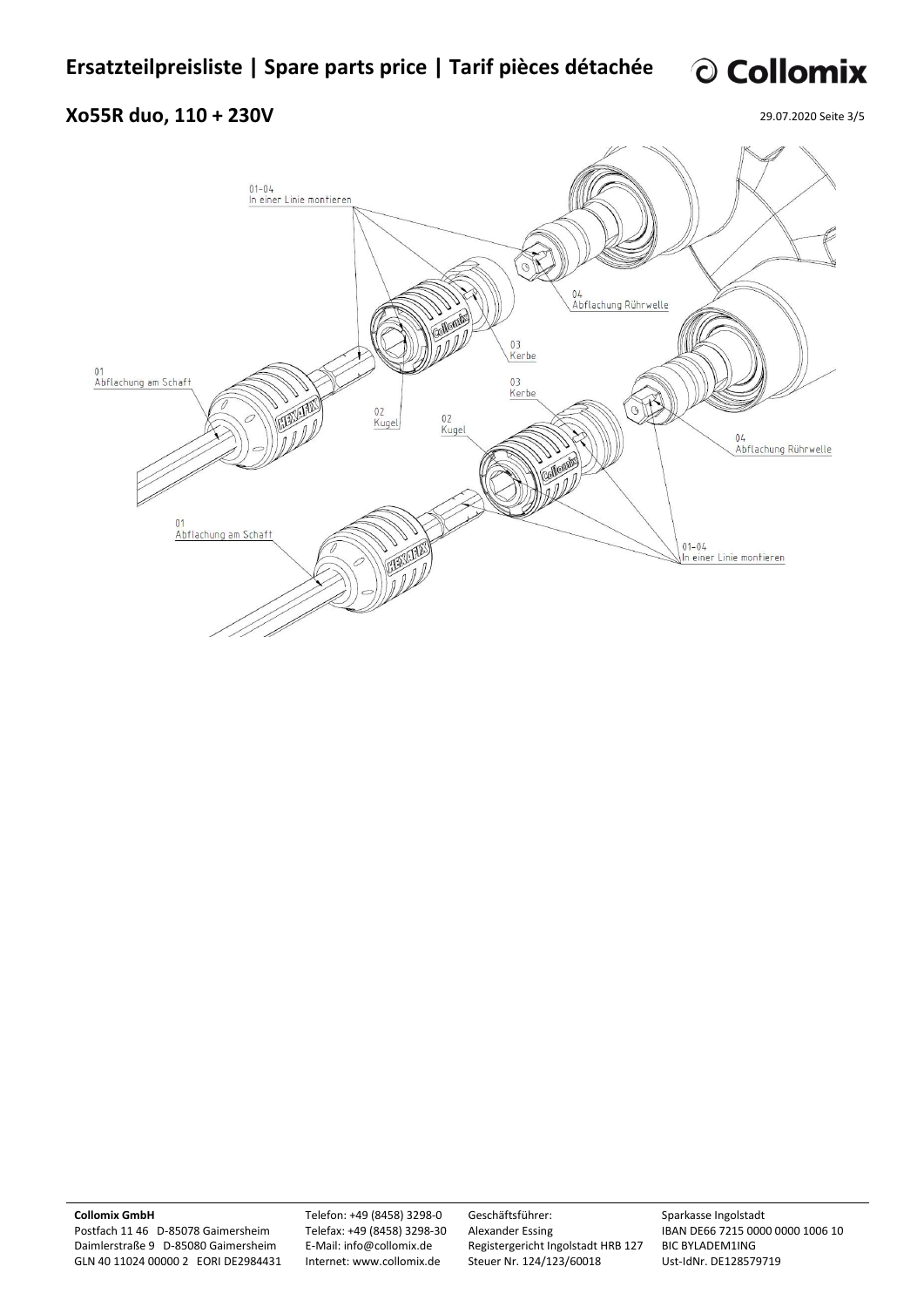# **Ersatzteilpreisliste | Spare parts price | Tarif pièces détachée**

### **Xo55R duo, 110 + 230V**

29.07.2020 Seite 4/5

© Collomix

|                | Art. Nr.  |                                       |                           |                                                     | Preis $\epsilon$ |
|----------------|-----------|---------------------------------------|---------------------------|-----------------------------------------------------|------------------|
|                | Order No. |                                       |                           |                                                     | Price €          |
| <b>POS</b>     | N° réf    | <b>Artikel DE</b>                     | <b>Designation EN</b>     | <b>Designation FR</b>                               | Prix $\epsilon$  |
| 1              | 21042     | Schraube 4x16 Tx20                    | Screw 4x16 Tx20           | Vis 4x16 Tx20                                       | 0,40             |
| $\overline{2}$ | 21470     | Motordeckel                           | Motor cover               | Capot moteur                                        | 3,70             |
| 3              | 21045     | Zylinderschraube M6x16 Tx30           | Screw M6x16 Tx30          | Vis à tête cylindrique M6x16                        | 0,40             |
|                |           |                                       |                           | Tx30                                                |                  |
| 4              | 21392     | Griff links oben                      | Handle left top           | Poignée à gauche haut                               | 2,10             |
| 5              | 21394     | Griff rechts oben                     | Handle right top          | Poignée à droite haut                               | 2,10             |
| 6              | 21068     | Griffbügel                            | Handle                    | Poignée                                             | 21,70            |
| $\overline{7}$ | 21058     | Schraube 4x25 Tx20                    | Screw 4x25 Tx20           | Vis 4x25 Tx20                                       | 0,40             |
| 8              | 21047     | Zugentlastung                         | Strain relief             | Serre-câble                                         | 0,60             |
| 9              | 21035     | Kondensator                           | Capacitor                 | Condensateur                                        | 1,60             |
| 10             | 21114     | Gasgeberschalter                      | Switch assy 230V          | Interrupteuer 230V                                  | 19,60            |
| 10             | 21236     | Gasgebeschalter 110V                  | Switch assy 110V          | Interrupteuer 110V                                  | 22,20            |
| 11             | 21034     | Halterung                             | Clamp                     | Clip                                                | 0,60             |
| 12             | 21033     | Feder                                 | Spring                    | Ressort                                             | 0,40             |
| 13             | 21032     | Hebel                                 | Lever                     | Levier                                              | 0,60             |
| 14             | 21108     | Leitung Schalter 230V                 | Cable switch 230V         | Câble commutateur 230V                              | 2,60             |
| 14             | 21183     | Leitung Schalter 110V                 | Cable switch 110V         | Câble commutateur 110V                              | 2,60             |
| 15             | 21393     | Griff links unten                     | Handle left base          | Poignée à gauche bas                                | 2,10             |
| 16             | 21395     | Griff rechts unten                    | Handle right base         | Poignée à droite bas                                | 2,10             |
| 17             | 21038     | Kabeltülle 230V                       | Cable sleeve 230V         | Passe-fil 230V                                      | 1,10             |
| 17             | 21071     | Kabeltülle 110V                       | Cable sleeve 110V         | Passe-fil 110V                                      | 1,10             |
| 18             | 21104     | Netzkabel BQ-F 230V EU                | Mains cable BQ-F 230V EU  | Câble d'alimentation secteur<br><b>BQ-F 230V EU</b> | 16,50            |
| 18             | 27030     | Netzkabel 230V CH                     | Mains cable 230V CH       | Câble d'alimentation secteur<br>230V CH             | 9,50             |
| 18             | 27053     | Netzkabel 230V UK                     | Mains cable 230V UK       | Câble d'alimentation secteur<br><b>230V UK</b>      | 9,50             |
| 18             | 21061     | Netzkabel 230V AU                     | Mains cable 230V AU       | Câble d'alimentation secteur<br><b>230V AU</b>      | 11,60            |
| 18             | 27054     | Netzkabel 110V US                     | Mains cable 110V US       | Câble d'alimentation secteur<br>110V US             | 11,60            |
| 18             | 27035     | Netzkabel 110V UK                     | Mains cable 110V UK       | Câble d'alimentation secteur<br><b>110V UK</b>      | 11,60            |
| 19             | 61117     | Kabelbinder L 92 mm                   | Cable clip                | Cosse de câble L 92 mm                              | 0,40             |
| 20             | 21426     | Griffbügel 230V EU kpl.               | Handle 230V EU compl.     | Poignée 230V EU kpl.                                | 67,70            |
| 21             | 21143     | Kohlebürstensatz 230V                 | Carbon brush set 230V     | Balai de charbon set 230V                           | 9,80             |
| 21             | 21221     | Kohlebürstensatz 110V                 | Carbon brush set 110V     | Balai de charbon set 110V                           | 11,90            |
| 22             | 21064     | Kohlebürstenhalter 230V               | Brush holder 230V         | Porte-charbon 230V                                  | 3,70             |
| 22             | 21175     | Kohlebürstenhalter 110V               | Brush holder 110V         | Porte-charbon 110V                                  | 4,20             |
| 22             | 21064     | Kohlebürstenhalter 230V               | Brush holder 230V         | Porte-charbon 230V                                  | 3,70             |
| 23             | 21046     | 6-Kant-Mutter                         | Hexagon nut               | Écrou hexagonal M6                                  | 0,40             |
| 24             | 21077     | Motorgehäuse                          | Motor housing             | Carter de moteur                                    | 10,30            |
| 25             | 21417     | Aufkleber Logosticker Xo55R           | Logo sticker Xo55R        | Autocollant Logo Xo55R                              | 0,60             |
| 26             | 21150     | Stator 230V                           | Stator 230V               | Stator 230V                                         | 43,30            |
| 26             | 21223     | Stator 110V ET                        | Stator 110V ET            | Stator 110V ET                                      | 43,30            |
| 27             | 21044     | Thermoplastschraube<br>3,5x70/35 Tx15 | Screw 3,5x70/25 Tx15      | Vis 3,5x70/25 Tx15                                  | 0,60             |
| 28             | 21127     | Luftleitscheibe                       | Baffle plate              | Protection antipoussière                            | 2,10             |
| 29             | 21263     | Luftführungsring                      | Rectifier                 | Anneau de guidage aérien                            | 1,10             |
| 30             | 21400     | Luftauslassring                       | Air Outlet                | Échappement d'air                                   | 1,10             |
| 31             | 21097     | Lagerhülse                            | Rubber sleeve             | Douille de roulement                                | 0,60             |
| 32             | 21100     | Kugellager 608 2RS C3                 | Ball Bearing 608 2RS C3   | Roulement à billes 608 2RS C3                       | 2,60             |
| 33             | 21136     | DIN 988 Paßscheibe 12x18x1            | DIN 988 shim ring 12x18x1 | DIN 988 Rondelle d'ajustage<br>12x18x1              | 0,40             |
| 34             | 21101     | Kugellager 6001 2RS C3                | Ball Bearing 6001 2RS C3  | Roulement à billes 6001 2RS C3                      | 3,70             |

#### **Collomix GmbH**

Postfach 11 46 D-85078 Gaimersheim Daimlerstraße 9 D-85080 Gaimersheim GLN 40 11024 00000 2 EORI DE2984431 Telefon: +49 (8458) 3298-0 Telefax: +49 (8458) 3298-30 E-Mail: info@collomix.de Internet: www.collomix.de

Geschäftsführer: Alexander Essing Registergericht Ingolstadt HRB 127 Steuer Nr. 124/123/60018